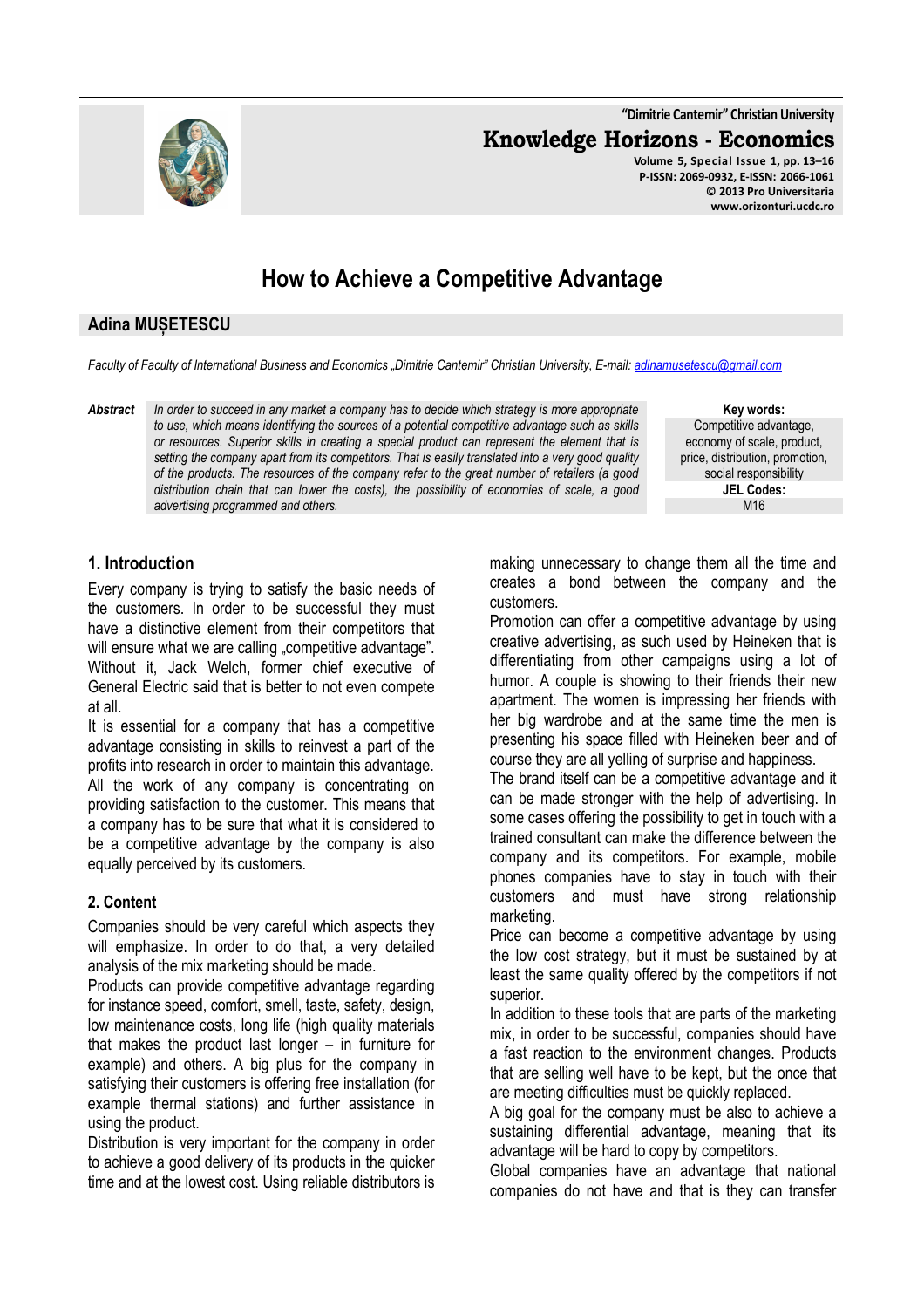successful ideas and experiences from one country market to another. Managers from McDonalds always create a common strategy and share their knowledge's and it reflects in products prices that are quite low.

Another advantage of global companies over national once is that they have global recognition. It is very important for a company that its customers appreciate the products and purchase them in different countries, because of the relationship of trust.

Some multinational companies transfer personnel and also resources from one subsidiary to another creating more experienced managers, better information system and optimal use of resources (material or financial).

The current period can be described as inconstant, even turbulent. Globalization made things difficult, because it helped the crises spread all over the world. Companies must be prepared to see instant business behavior changes in competitors and customers. We are very far from the model of a perfect economy taught into schools at the economy lesson.

Not all the changes are good. Now by using the internet, people can see the news without going out to buy a newspaper, can download movies and favorite songs without paying anything (and even this is not legal it is a very common practice), can communicate even face to face without supplementary cost such as using telephones. This is if we like it or not the future.

Companies should spend a lot of time in studying the business environment before developing a strategy. Despite that marketing is more an art then a science. It does not involve a lot of mathematical equations, but more a description of company's motives, decisions and actions. It is very helpful for any top manager to take into consideration all advices from their employees that come for experience and never ignore them, because these people can know better than anyone the right solution of many problems.

Using competitive advantage as part of the business strategy means that the company must provide an added value in compares with what competitors are offering. A good use of the company's resources can make it achieve high profits.

The company must always know its adversaries and never sub estimate them. It is a mistake to ignore new competitors on a market and focus only on the ones that have been active for a long time. If it obvious those managers should not assume that their competitors are the same, so the next assumption is that the customer may change their preferences in terms of valuing the same attributes. For example, not so long ago everybody was crazy about eating in fast foods. It seemed to be the preference of most people that are enjoying that kind of restaurants and the food taste. Also popular drinks like Coca-Cola and others had a lot of passionate fans. All of the sudden it is a new trend to

consume bio products. They are very successful even they are commercialized at huge prices. People are no longer valuing a quick meal and very tasty, but they are prioritizing healthy products.

Also the companies must never give up on creating strategies and using marketing tools. For example, in the past, people knew very little about pharmaceutical products and bought in general only what the doctors prescribed. Now we can say that patience's are more informed by studding comments on the internet, or watching medical TV-shows and even by paying attention to the advertising campaigns. They are more enquiring and willing to test the products. In the Christmas holiday season it could have easily observed a rise of commercials for medicines that we help you avoid digestive problems because everybody is eating so much in that period. And it was surely a very successful campaign because it is everyone's dreams to eat everything they want and not feel seek after.

In the current period of time people feel good about themselves, want to be respected by others and they like to be informed about everything and especially how to take care of their body. Meeting their expectation can be a competitive advantage for any company.

Achieving a competitive advantage is easy, giving the power to the company to become known by customers, but the problem is how to maintain this advantage. Managers should be careful to preserve elements that are not easy to copy by the competition. A long term competitive advantage is called sustainable differential advantage. The low cost strategy is not enough, so the company must combine it with other elements, such as: protecting the products through patents, building a strong brand, developing good relationships with the customers, providing high level services, meaning also having best trained personnel, investing in research and innovation, always ensuring high quality that is hard to copy by competitors.

In some cases it is easy to imitate other company's ideas that are composing the competitive advantage. For example, people that are buying products for Body Shop appreciate the fact that they are environmental friendly, that they are 100% natural. But other companies reproduced that idea of creating a set of natural products that have a comparable quality and a much lower price.

In order to create a leadership position companies must understand what are the elements that are affecting their costs.

Economies of scale arise from production at higher volumes. It can be used by companies with standard products, such as biscuits or Coca-Cola for example. However it is difficult to manage high production units in terms of equally qualified personnel.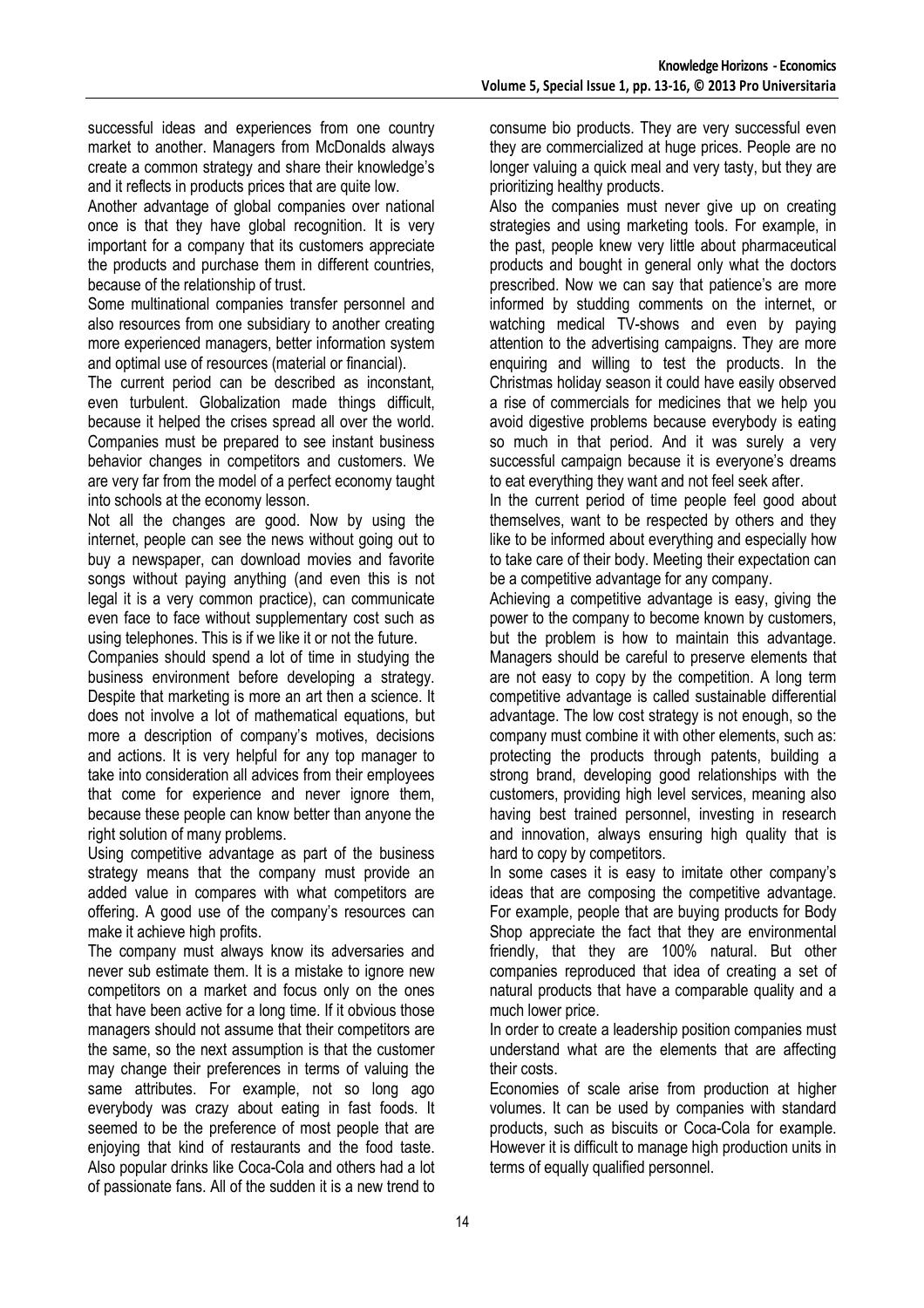Learning can determine a fall of the costs. Better trained personnel will be able to do more assignments in a reduced time. The company will become more efficient. The experience curve reflects the combined elements presented above, meaning economies of scale and learning. For example when a company is entering in a new market it can be a competitive advantage to by an existent company, that is activating in the same sector of industry and has trained personnel.

Capacity utilization is a very important factor because fix costs must be paid even if the manufacturing process is running at full or zero capacity. It is best that the production capacity is fully used. It is necessary a good planning strategy especially for seasonal products.

Linkages refer to how the costs of an activity can affect other costs of other activities. For example, if a company is improving the quality of their products it will lower the costs with repairs that they are obliged to make while the products have warranty. Having a good distribution chain also helps in reducing costs. An example of good exploitation of linkages is Seiko that paid to the US jewelers that are commercializing their watches a fee that includes reparation of the products which made the company not to require service facilities.

Interrelationships refer to sharing the costs between business units of the company. This strategy can be used for example for big brands that have under their umbrella other smaller brands. They can share transportation means, research facilities, marketing departments and others. If the customers know that it may determine them to not perceive the premium brand in such matter. The brands can become equal in the eyes of the customers (in the car industry for example). For example in the case of Renault and Dacia, the result is positive because the customers of Dacia feel that they are buying a better product. In the case of Volkswagen, Seat and Skoda, the customers may feel that the Volkswagen quality is reduced.

Integration of distribution facilities owned by the company can lower costs. Also using outside distribution can lower costs only by having a strong bargaining power and if the distributors have very small size, but however it rises the risks.

Timing can be in both advantage – of the first and the last company entered in a market. The oldest company has the advantage of becoming a strong brand easier with fewer competitors. It also has access to the best sources of materials and the best locations. The last entered in a market has the advantage of the newest technologies, that helps avoid a lot of research and development costs.

Policy decisions surely affect the overall costs. They imply details about production quantity and quality, channels of distribution to use, ways to become the brand known and how it is best to be perceived by the customers (what values identify with the brand of the company). In our days companies are encouraging customers to buy threw Internet, cutting a lot of costs with trained personnel.

Not the least the well prepared managers are becoming a very strong asset. They are essential to any company and can lead it to either success or failure. They are responsible for setting objectives and following their completion, organizing activities, coordinating and controlling, identifying talented and dedicated personnel, motivating their efforts, allocation of resources, creating and developing business relationships, meeting stakeholder's demands. A manager must be as important as the brand for the company. He should be a model for his employees, he should teach them, inspire them and lead them to success.

Companies have in their structure business units, departments, and work groups, alliances with suppliers, partners, and customers.

An example of management innovation is a new company InnoCentive<sup>1</sup> that focuses on global market expertise. It has a network of more than 70.000 scientist around the world that are challenged to solve problems occurred especially in R&D teams of many companies. The main goal of InnoCentive is scientific innovation. Their experts implicate in any of typical business processes: planning, establishing budgets, project management, hiring, promotion and training personnel, internal communications, periodic business reviews, employee evaluation, suggesting the trend for the company's business behavior.

The competitive advantage can come from the brilliant managerial decision regarding new technologies, such as General Electric that in the early 1900 developed the industrial research laboratory, which allow this company to discover and register more patents than any other company in the US.

The DuPont Company had a pioneer role in implementing budget techniques that helped to control the use of profits into investment and to measure the performances of all the products of the company in terms of ratability. Keeping resources under control and using them profitably made this company the big giant that it is right now.

P&G made assets from its strong brands that are recognized all over the world.

 $\overline{a}$ 

<sup>1</sup> Lawler, E. (2006). *Build to change: How to achieve Sustained Organizational Effectiveness*, Kindle Editon.